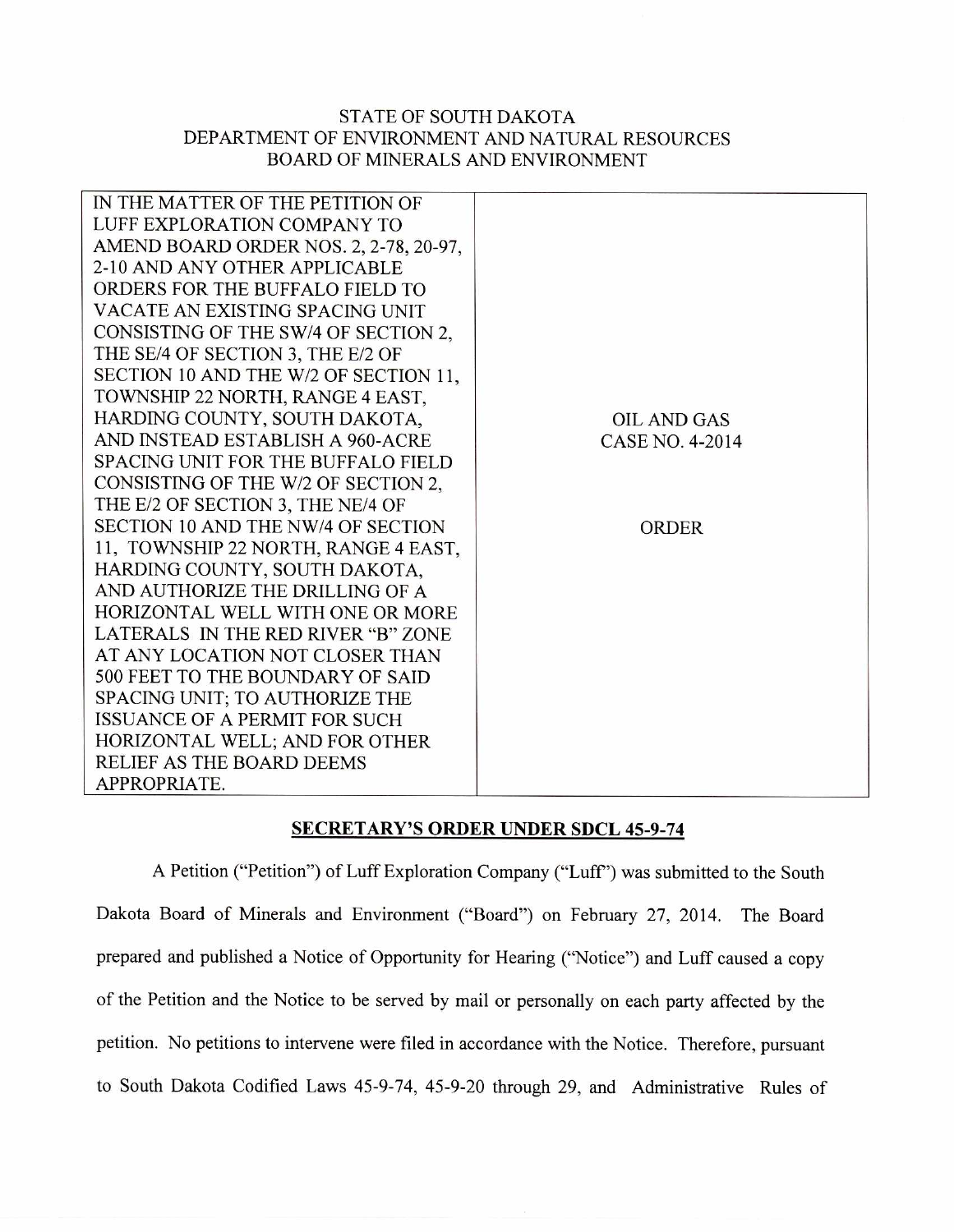South Dakota 74:12:02:06, and based upon Luff's Petition and the supporting documents filed by Luff, the Secretary makes and enters the following order:

Luff represents owners of interests in the oil and gas leasehold estate in all or portions of the W/2 of Section 2, the E/2 of Section 3, the NE/4 of Section 10 and the NW/4 of Section 11, Township 22 North, Range 4 East, Harding County, South Dakota.

Pursuant to Order No. 2-10, the SW/4 of Section 2, the SE/4 of Sections 3, the E/2 of Section 10 and the W/2 of Section 11 constitute a 960-acre spacing unit for the Buffalo Field with up to three horizontal wells authorized to be drilled in the Red River "B" zone on such spacing unit. The NE/4 of Section 3 is also included within the Buffalo Field. The NW/4 of Section 2 is not currently included in any field established by order of the Board, but it is adjacent to the current outline of the Buffalo Field and evidence submitted by Luff indicates it is likely to be productive of hydrocarbons from the same Red River "B" pool currently included within the Buffalo Field.

Luff desires to drill a horizontal well in the Red River "B" Formation in a generally northwest/southeast orientation across the 960 acres included in the proposed spacing unit. The proposed spacing unit accommodates the wellbore planned by Luff and is also consistent with other spacing orders entered by the Board in the area.

Such a spacing unit is not smaller than the maximum area that can be efficiently and economically drained by the proposed well and the size, shape and location of the spacing unit will result in the efficient and economic development of the pool as a whole.

## **IT IS THEREFORE ORDERED**

A. The outline of the Buffalo Field is extended to include the NW/4 of Section 2, Township 22 North, Range 4 East, Harding County, South Dakota. The spacing unit established